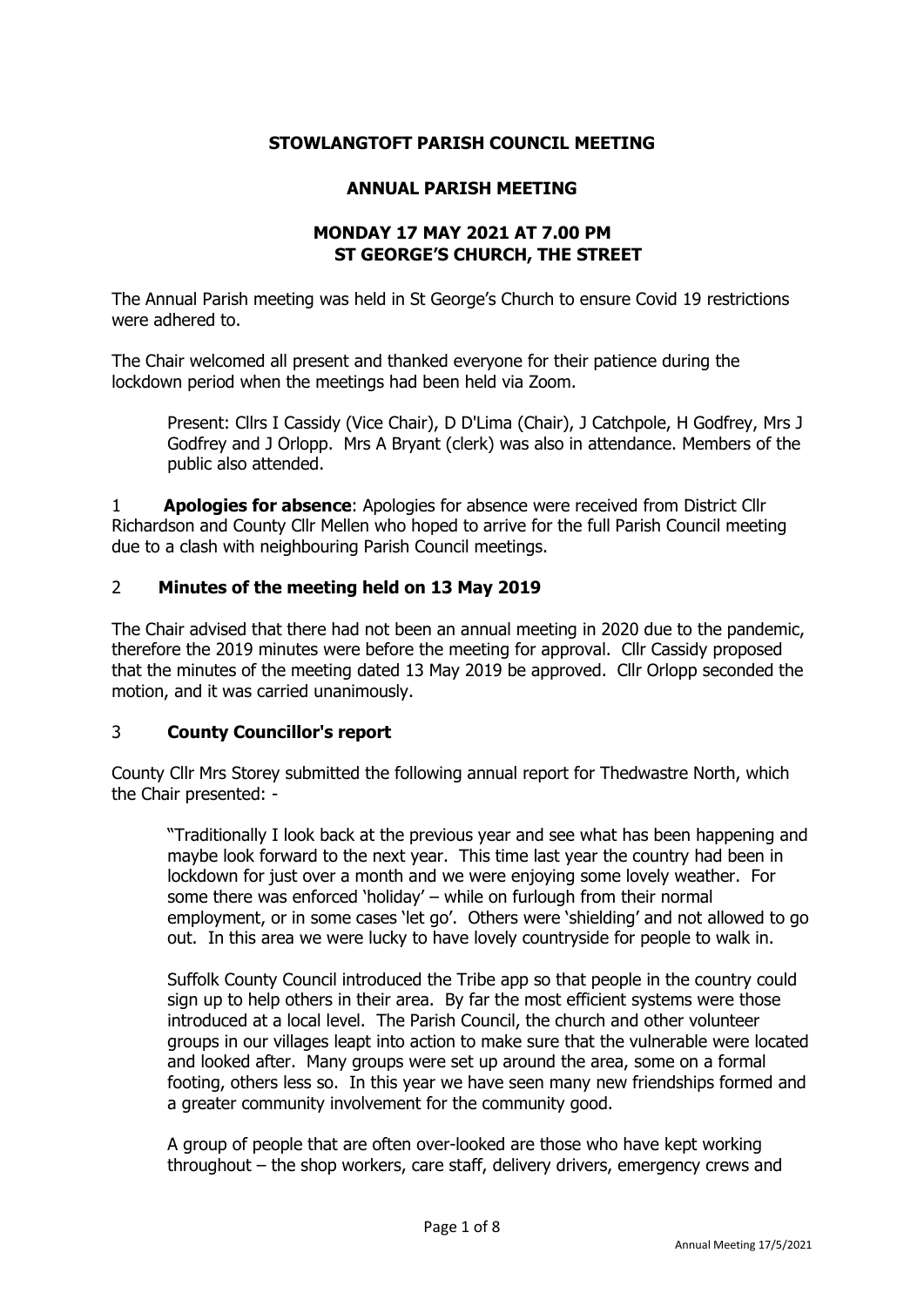admin staff. Many admin workers have worked from home and have tried to maintain a professional manner while dogs are barking, and children are playing in the background. There are many funny stories about things going on in the background of online meetings.

With less traffic on the roads that did not stop the work of Suffolk Highways – it did mean that they had to work in a different way. This will have been seen when two or three vehicles turned up to do a repair. Social distancing meant that the vans could not be full of people – often there was only one person per vehicle. This had led to some adverse comments, but most people understood why.

The majority of people in the Thedwastre North division are under the care of the Woolpit Health Centre. They have received national recognition for the 'drive through' Covid vaccination clinics and deservedly so. The doctors acknowledge that it could not have been done without the support of local businesses and the army of 40 or so volunteers. There are so many people and organisations to thank for getting us through this incredible year and I cannot name them all.

With the Suffolk County Council Elections taking place on 6 May the locality budgets expenditure was removed from the SCC website. In 2020/2021, Suffolk's County Councillors were given a locality budget of £600,000, divided between them; each councillor has £8,000 to spend. Councillors are able to make recommendations about funding from this budget for local projects in their division, which should benefit the community. This year the grants that have been made in Thedwastre North include: -

Finningham Parish Council – speed Vehicle Activated Signs (VAS) £2,000 Great Ashfield Parish Council – resurface village hall car park £1,000 Westhorpe Parish Council – computer and equipment £750 Westhorpe Parish Council – VAS £2,000 Badwell Ash Parish Council – VAS £2,000 Stowlangtoft Church – electrical and drainage works  $£1,000$ Great Ashfield Parish Council – Quiet Lanes posts £960 SCC Licensing / Highways – dropped kerb in Woolpit £300

There is also a commitment from 2019 for £5,000 towards heating/cooling and sound/lighting improvements for Norton Village Hall. There will be a new budget allocation after the May 2021 election.

Many thanks for the work of Parish Council members and the Parish Clerks. To be a parish councillor can be a thankless task. So, I wish to record my grateful thanks to all those people who have devoted many hours to reading through agenda's, minutes, planning documents, other letters and correspondence in order to make a difference to their communities. My thanks also go to the parish clerks who have kept me informed of issues arising when I have not been able to be at the meetings in person, or on Zoom.

And finally from me….it has been my great honour and privilege to serve the people of Elmswell and Woolpit since 2002 as the councillor for Thedwastre South and then all the other villages as the councillor for Thedwastre North since 2005. There have been many challenges and accomplishments, but my regret is that I never got the Northern by-pass for Elmswell.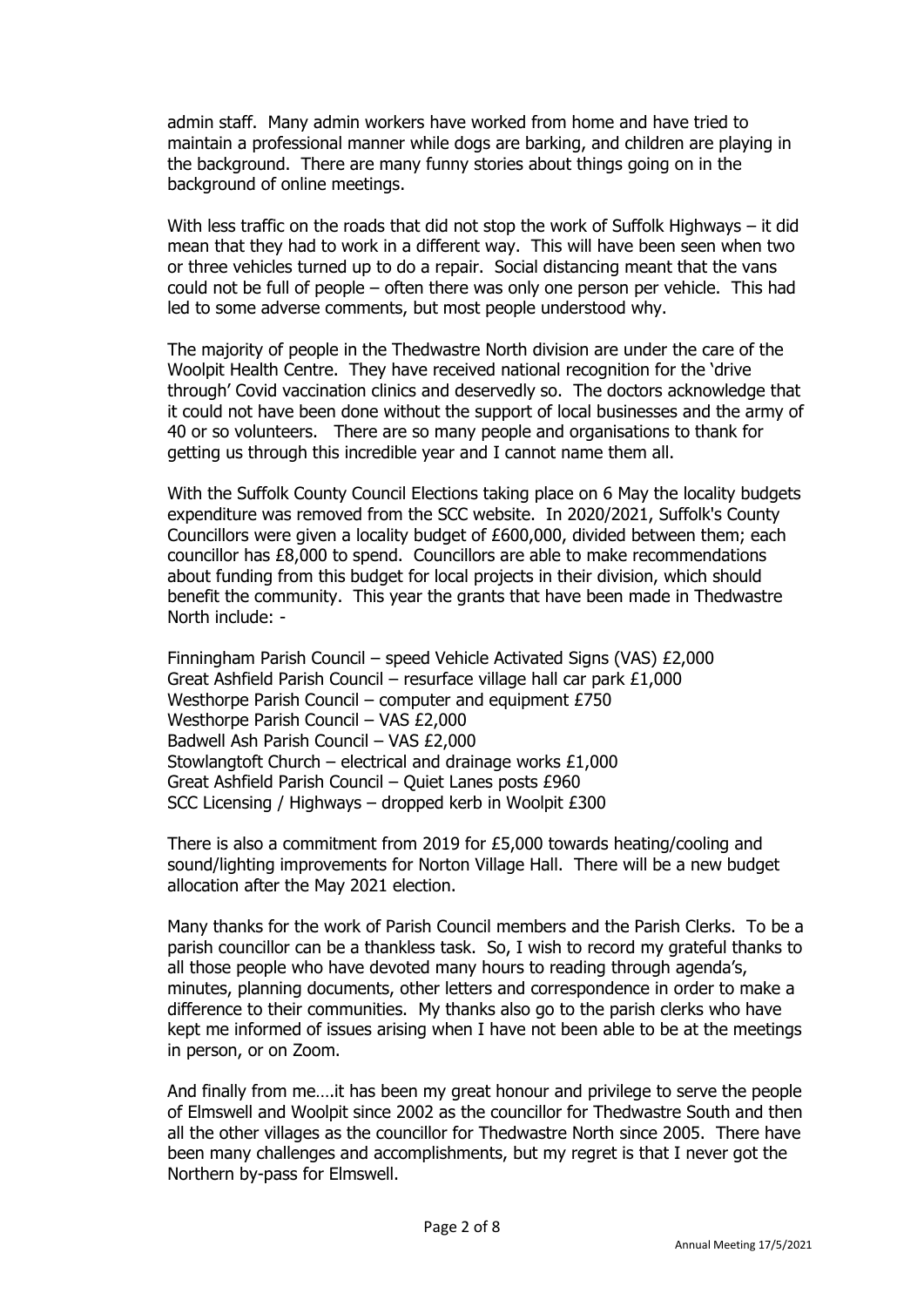The Parish Council noted the report and thanked Jane for all her hard work over the years. The Parish Council also noted that Cllr Andy Mellen had been elected to the Thedwastre North division.

### 4 **District Councillor's report(s)**

Cllr D'Lima, in District Cllr Richardson's absence, presented the report, previously circulated. A copy is attached to the minutes for information.

District Cllr Mrs Turner presented her report, previously circulated. A copy is attached to the minutes for information. She added that there were several business support grants available, which are outlined below: -

#### Government Restart Grant

The Restart Grant scheme replaces the Local Restrictions Support Grant scheme and aims to support businesses registered for Business Rates that offer in-person services, where the main service and activity takes place in a fixed rate-paying premises, such as: Non-essential retail, Hospitality, Accommodation, Leisure, Personal care, Gym & Sport.

#### Discretionary Restart Grant

The Discretionary Restart Grant is open to businesses unable to access the Government Restart Grant, but who may have costs associated with reopening their business or to resume trading at pre-Covid levels following the lifting of lockdown restrictions.

### Back to Business Grant

This grant is for businesses to support their recovery post covid by expanding or diversifying. There is a particular focus on businesses that will deliver a wider economic benefit to their local economy. The Back to Business Grant is up to £25,000 and we are asking businesses to submit their expression of interest in receiving this grant.

The Local Restriction Support Grant (closed) Addendum and Additional Restriction Grants are still open for businesses significantly financially impacted by the lockdown period from 16 February – 31 March, but applications must be submitted by 31 May 2021.

Additional information is available at:

Website: https://www.babergh.gov.uk/business/business-rates/grant-fundingschemes/ Email: [discretionarybusinessgrant@baberghmidsuffolk.gov.uk](mailto:discretionarybusinessgrant@baberghmidsuffolk.gov.uk) Telephone: 01473 296444.

### 5 **Police report**

The Parish Council noted the Police report which was also available online at [https://www.suffolk.police.uk/your-area/snt-newsletters.](https://www.suffolk.police.uk/your-area/snt-newsletters)

The Clerk reported that the theft of the George V post collection box had been reported. The crime reference number was 37/15925/21.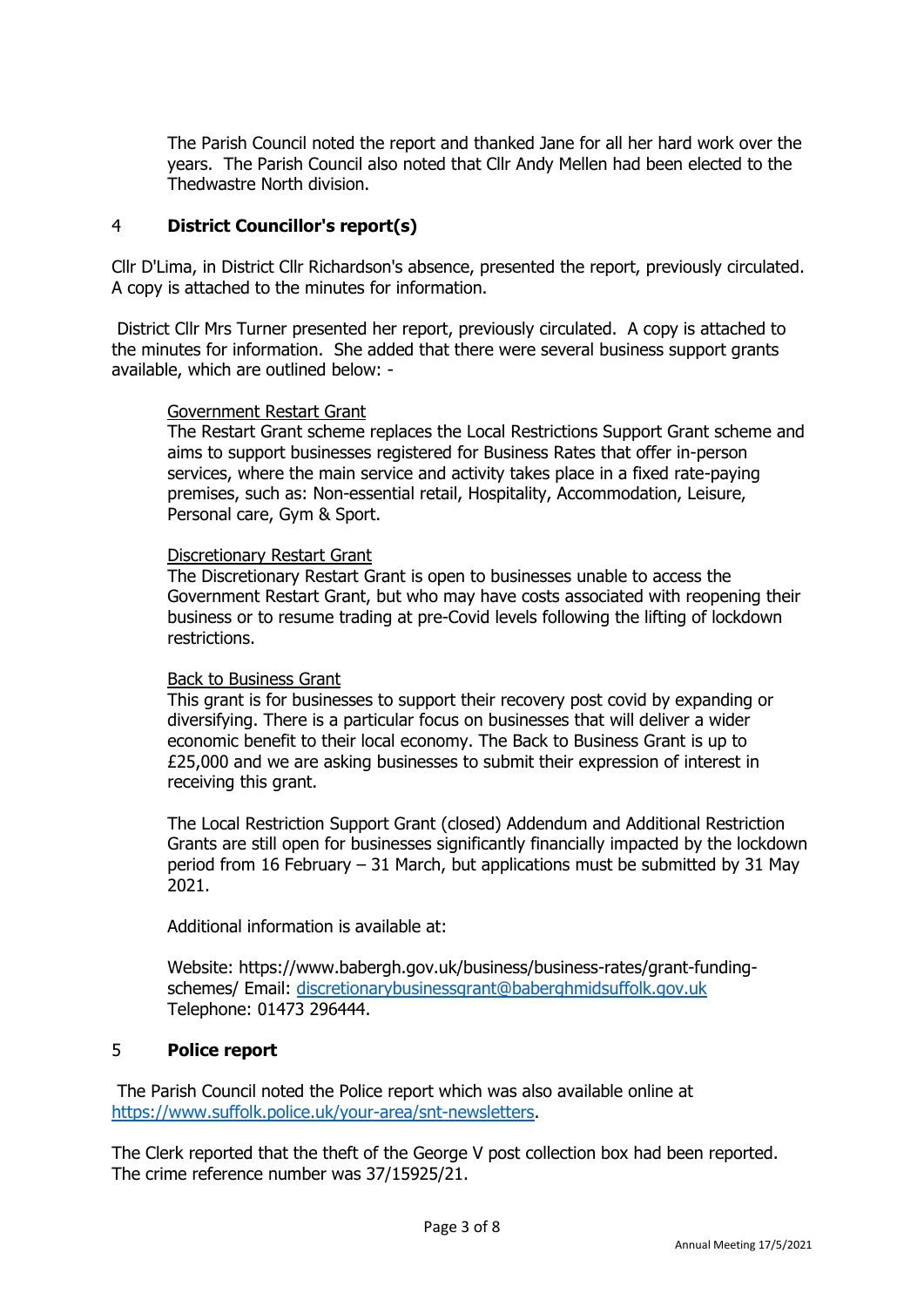## 6 **Annual Reports from Village Groups**

Parochial Church Council There was no update from the PCC.

The Chair welcomed Jane Hatton and Simon Wiles from the Churches Conservation Trust (CCT) to the meeting. Simon gave a brief background about the CCT and explained that the CCT would be working with Reverend Katherine Valentine and the parishioners of Stowlangtoft to secure the future of St George's church.

Jane and Simon had met with various representatives from the village and discussed proposals for moving forward. The Parish Council noted that it was hoped the Church would be opened at weekends with the help of Ros Keeper. Simon reported that the introduction of water and toilet facilities had been raised as a key improvement.

(District Cllr Mrs Turner left the meeting at 7.10 pm)

Jane reported that the CCT had produced a questionnaire which they would distribute to all households. There would be a service in St George's on 30 May 2021 and an open day was planned for 10 July 2021.

Jane explained that in discussions with Reverend Valentine, the issue of publicity had been raised. There is a parish magazine, however it does not go to all households within Stowlangtoft. Reverend Valentine had suggested that the Parish Council could perhaps contribute £200 towards the magazine and ensure all households received a copy. The Chair agreed to discuss the suggestion under finance at the main Parish Council meeting.

(Jane Hatton and Simon Wiles left the meeting at 7.20 pm)

Community Fund

Cllr Orlopp reported that the community fund had agreed to contribute towards the church clock repair.

## 7 **Chair's Report**

Cllr D'Lima, as Chair, wished to thank his fellow Councillors for their continued hard work over the past, unprecedented year. He acknowledged how difficult it had been due to the pandemic and having to attend meetings via Zoom. He also wished to record his thanks to Nigel Kaines for his 25 + years as a Councillor and Chair, admitting he had earnt his retirement.

Finally, the Chair wished to record his thanks to Amy, the Clerk for her hard work over the past year, ensuring the Parish Council continued to operate and meet within the everchanging legislation. He added, with regret, that Amy had sadly submitted her resignation due to an increased workload in her day job and in her home life. Her last meeting would be in September 2021, but she would continue to be involved with the village as part of HART Farm Services.

The Parish Council noted that an advert would be placed on the noticeboard and sent to SALC for distribution.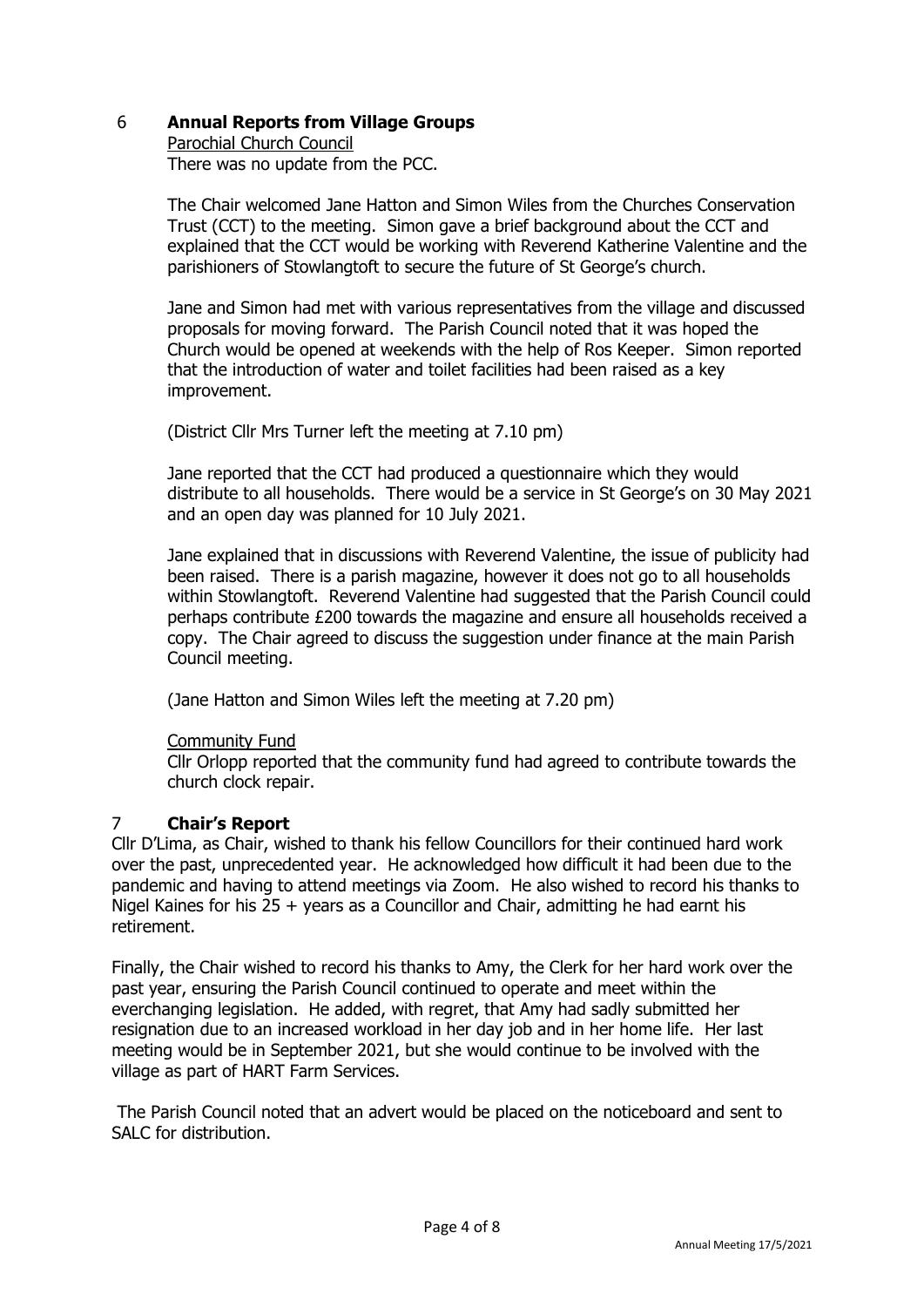8 **Date of next meeting**: Monday 16 May 2022 at 7.30 pm. The venue would be confirmed.

The meeting concluded at 7.22 pm.

. . . . . . . . . . . . . . . . . . . . . . . . . . . . Chair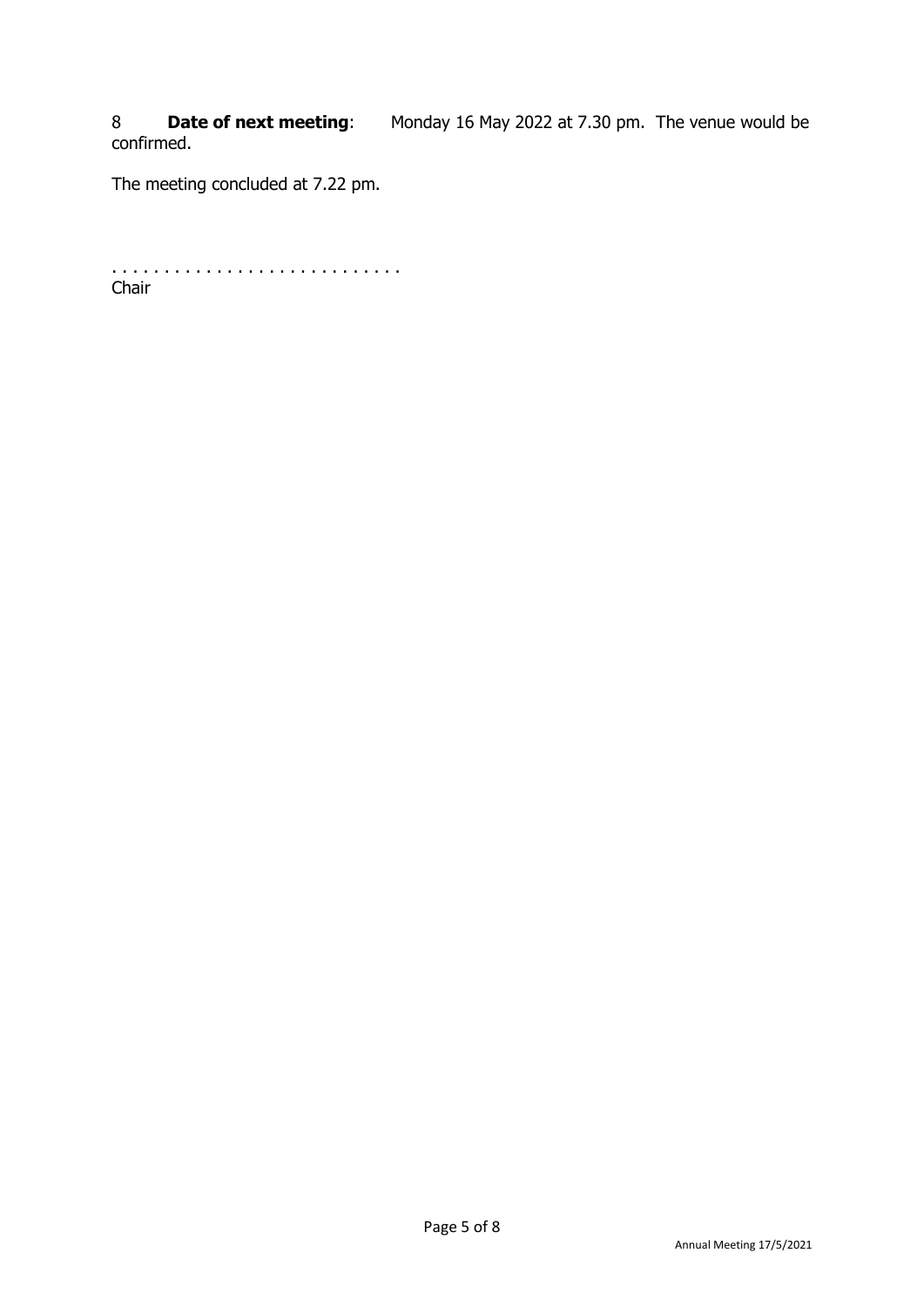## **District Councillor's Report: Harry Richardson**

As Mid Suffolk District Council did not meet in April I have included below a summary of the major updates across the district:

## **Covid-19**

With the recent easing of lockdown restrictions, we are now seeing the gradual, welcome reopening of our towns and high streets, as we continue to administer financial support to business across our districts.

Since March 2020, 7,589 grants worth £36,694,834 have been paid out to businesses in Babergh and 6,507 business grants worth £31,513,835 paid out in Mid Suffolk.

Now, there are further one-off Government Restart Grants of up to £18,000 available to help businesses reopen following lockdown, with a larger Back to Business Grant (offering up to £25,000) due to launch soon.

We are also continuing to encourage everyone to protect themselves, and others, by getting tested twice a week as part of the fight against coronavirus. There is now, however, far greater availability of home testing, with kits now available from libraries and pharmacies across Suffolk.

Lateral flow devices (LFD) can now be obtained free from any library in the county, subject to stock availability and opening times. Similarly, more than 130 NHS pharmacies across Suffolk will be taking part in the Pharmacy Collect scheme, where people can collect kits free of charge.

### **Home, But Not Alone**

We have now received confirmation from the Collaborative Communities Board that Home, But Not Alone will remain in place until at least June, in line with the expectation to enter the fourth stage of the Government's Roadmap on 21st June.

Guidance for the safe use of multi-purpose community facilities

The Government recently updated guidance for those managing community centres, village halls and other community facilities to reflect step two of the Roadmap out of lockdown. Action with Communities in Rural England (ACRE) have also updated their website to include an appendix detailing when activities, including Parish Council meetings, can lawfully resume again in community facilities.

## **Queen's Award for Voluntary Service**

There are many exceptional volunteer groups across Mid Suffolk who have been instrumental in our district's response to Covid-19. Whilst we continue to recognise and support their ongoing efforts, nominations are also now open for the Queen's Award for Voluntary Service,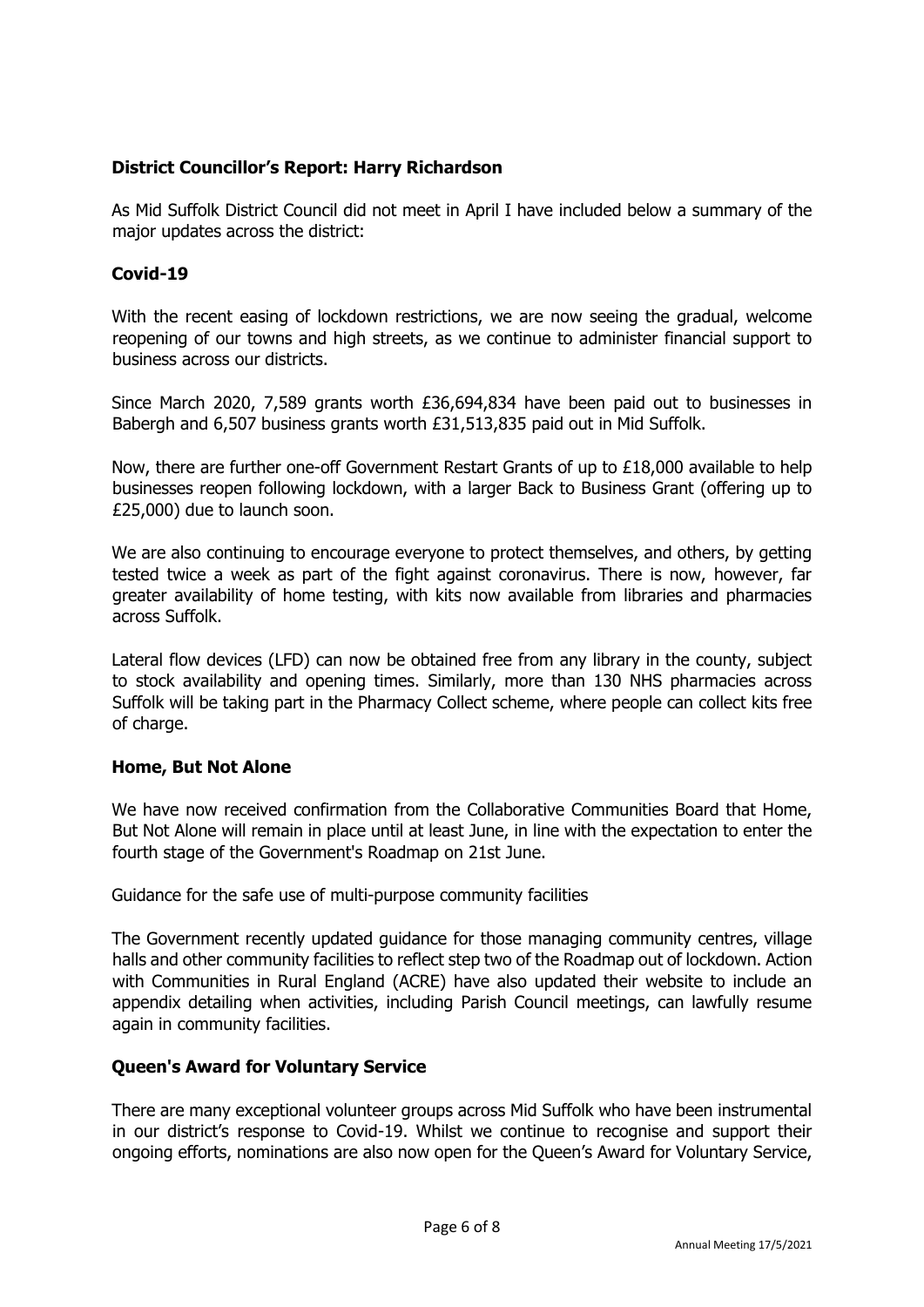providing further opportunity to show appreciation to the volunteers who've made a real difference in our communities.

I hope that this report has been useful but if a member of the Parish Council wishes to discuss any of the above further then please do not hesitate to contact me via the email address below.

### **Cllr Harry Richardson JP**

Mid Suffolk District Councillor for Thurston Ward Cabinet Member for Health & Wellbeing E: [harry.richardson@midsuffolk.gov.uk](mailto:harry.richardson@midsuffolk.gov.uk) T: 01359 256087